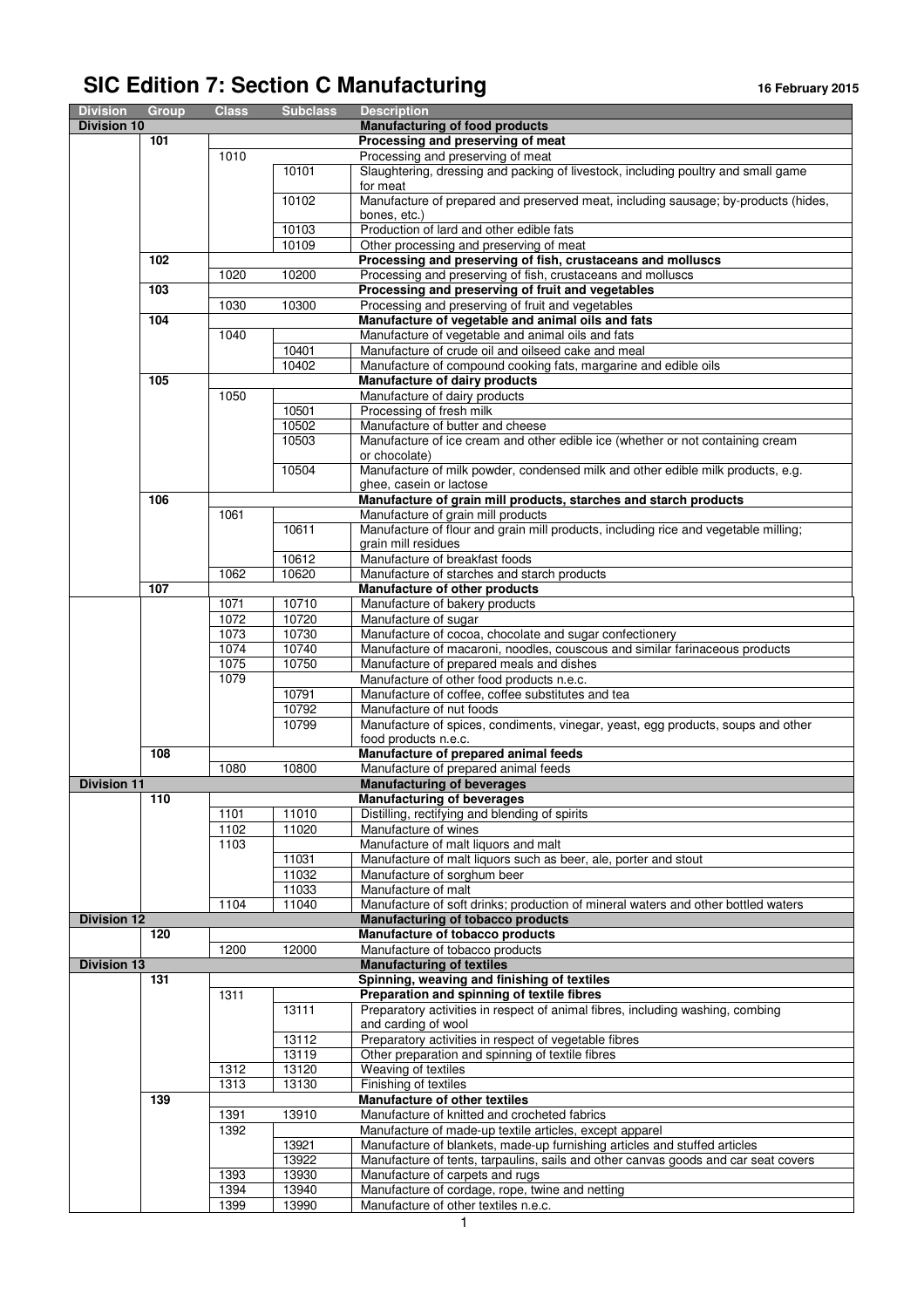| <b>Division</b>    | <b>Group</b>     | <b>Class</b> | <b>Subclass</b> | <b>Description</b>                                                                                                                           |
|--------------------|------------------|--------------|-----------------|----------------------------------------------------------------------------------------------------------------------------------------------|
| <b>Division 14</b> |                  |              |                 | Manufacturing of wearing apparel                                                                                                             |
|                    | 141              |              |                 | Manufacturing of wearing apparel, except fur apparel                                                                                         |
|                    |                  | 1410         | 14100           | Manufacturing of wearing apparel, except fur apparel                                                                                         |
|                    | $\overline{142}$ |              |                 | Manufacture of articles of fur                                                                                                               |
|                    |                  | 1420         | 14200           | Manufacture of articles of fur                                                                                                               |
|                    | $\overline{143}$ |              |                 | Manufacture of knitted and crocheted apparel                                                                                                 |
| <b>Division 15</b> |                  | 1430         | 14300           | Manufacture of knitted and crocheted apparel<br>Manufacturing of leather and related products                                                |
|                    | 151              |              |                 | Tanning and dressing of leather; manufacture of luggage, handbags, saddlery                                                                  |
|                    |                  |              |                 | and harness; dressing and dyeing of fur                                                                                                      |
|                    |                  | 1511         | 15110           | Tanning and dressing of leather; dressing and dyeing of fur                                                                                  |
|                    |                  | 1512         | 15120           | Manufacture of luggage, handbags and the like, saddlery and harness                                                                          |
|                    | 152              |              |                 | <b>Manufacture of footwear</b>                                                                                                               |
|                    |                  | 1520         | 15200           | Manufacture of footwear                                                                                                                      |
| <b>Division 16</b> |                  |              |                 | Manufacturing of wood and of product of wood and cork, except                                                                                |
|                    | 161              |              |                 | furniture; manufacture of articles of straw and plaiting materials<br>Sawmilling and planing of wood                                         |
|                    |                  | 1610         | 16100           | Sawmilling and planing of wood                                                                                                               |
|                    | 162              |              |                 | Manufacture of products of wood, cork, straw and plaiting materials                                                                          |
|                    |                  | 1621         | 16210           | Manufacture of veneer sheets and wood-based panels                                                                                           |
|                    |                  | 1622         | 16220           | Manufacture of builders' carpentry and joinery                                                                                               |
|                    |                  | 1623         | 16230           | Manufacture of wooden containers                                                                                                             |
|                    |                  | 1629         |                 | Manufacture of other products of wood; manufacture of articles of cork, straw and                                                            |
|                    |                  |              |                 | plaiting materials                                                                                                                           |
|                    |                  |              | 16291           | Manufacture of other products of wood                                                                                                        |
|                    |                  |              | 16292           | Manufacturing of other articles of cork, straw and plaiting materials, including<br>woodcarving and woodturning n.e.c.                       |
| <b>Division 17</b> |                  |              |                 | Manufacturing of paper and paper products                                                                                                    |
|                    | 170              |              |                 | Manufacture of paper and paper products                                                                                                      |
|                    |                  | 1701         | 17010           | Manufacture of pulp, paper and paperboard                                                                                                    |
|                    |                  | 1702         |                 | Manufacture of corrugated paper and paperboard and of containers of paper and                                                                |
|                    |                  |              |                 | paperboard                                                                                                                                   |
|                    |                  |              | 17021           | Manufacture of corrugated paper and paperboard                                                                                               |
|                    |                  |              | 17022           | Manufacture of containers of paper and paperboard                                                                                            |
|                    |                  | 1709         | 17090           | Manufacture of other articles of paper and paperboard                                                                                        |
| <b>Division 18</b> | 181              |              |                 | Printing and reproduction of recorded media<br>Printing and service activities related to printing                                           |
|                    |                  | 1811         | 18110           | Printing                                                                                                                                     |
|                    |                  | 1812         | 18120           | Service activities related to printing                                                                                                       |
|                    | 182              |              |                 | Reproduction of recorded media                                                                                                               |
|                    |                  | 1820         | 18200           | Reproduction of recorded media                                                                                                               |
| <b>Division 19</b> |                  |              |                 | Manufacture of coke and refined petroleum products                                                                                           |
|                    | 191              |              |                 | Manufacture of coke oven products                                                                                                            |
|                    | 192              | 1910         | 19100           | Manufacture of coke oven products<br>Manufacture of refined petroleum products                                                               |
|                    |                  | 1920         | 19200           | Manufacture of refined petroleum products                                                                                                    |
| <b>Division 20</b> |                  |              |                 | Manufacture of chemicals and chemical products                                                                                               |
|                    | 201              |              |                 | Manufacture of basic chemicals, fertilizers and nitrogen compounds, plastics and                                                             |
|                    |                  |              |                 | synthetic rubber in primary forms                                                                                                            |
|                    |                  | 2011         | 20110           | Manufacture of basic chemicals                                                                                                               |
|                    |                  | 2012         | 20120           | Manufacture of fertilizers and nitrogen compounds                                                                                            |
|                    |                  | 2013         | 20130           | Manufacture of plastics and synthetic rubber in primary forms                                                                                |
|                    | 202              |              |                 | Manufacture of other chemicals products                                                                                                      |
|                    |                  | 2021<br>2022 | 20210<br>20220  | Manufacture of pesticides and other agrochemical products<br>Manufacture of paints, varnishes and similar coatings, printing ink and mastics |
|                    |                  | 2023         | 20230           | Manufacture of soap and detergents, cleaning and polishing preparations, perfumes                                                            |
|                    |                  |              |                 | and toilet preparations                                                                                                                      |
|                    |                  | 2029         |                 | Manufacture of other chemical products n.e.c.                                                                                                |
|                    |                  |              | 20291           | Manufacture of explosives and pyrotechnic products                                                                                           |
|                    |                  |              | 20292           | Manufacture of adhesives, glues, sizes and cements                                                                                           |
|                    |                  |              | 20299           | Manufacture of other chemical products n.e.c.                                                                                                |
|                    | 203              |              |                 | Manufacture of man-made fibres                                                                                                               |
| <b>Division 21</b> |                  | 2030         | 20300           | Manufacture of man-made fibres                                                                                                               |
|                    |                  |              |                 | Manufacture of pharmaceuticals, medicinal chemical and botanical<br><b>Products</b>                                                          |
|                    | 210              |              |                 | Manufacture of pharmaceuticals, medicinal chemical and botanical products                                                                    |
|                    |                  | 2100         | 21000           | Manufacture of pharmaceuticals, medicinal chemical and botanical products                                                                    |
| <b>Division 22</b> |                  |              |                 | Manufacture of rubber and plastic products                                                                                                   |
|                    | 221              |              |                 | Manufacture of rubber products                                                                                                               |
|                    |                  | 2211         | 22110           | Manufacture of rubber tyres and tubes; retreading and rebuilding of rubber tyres                                                             |
|                    |                  | 2219         | 22190           | Manufacture of other rubber products                                                                                                         |
|                    | 222              |              |                 | Manufacture of plastic products                                                                                                              |
|                    |                  | 2220         | 22200           | Manufacture of plastic products                                                                                                              |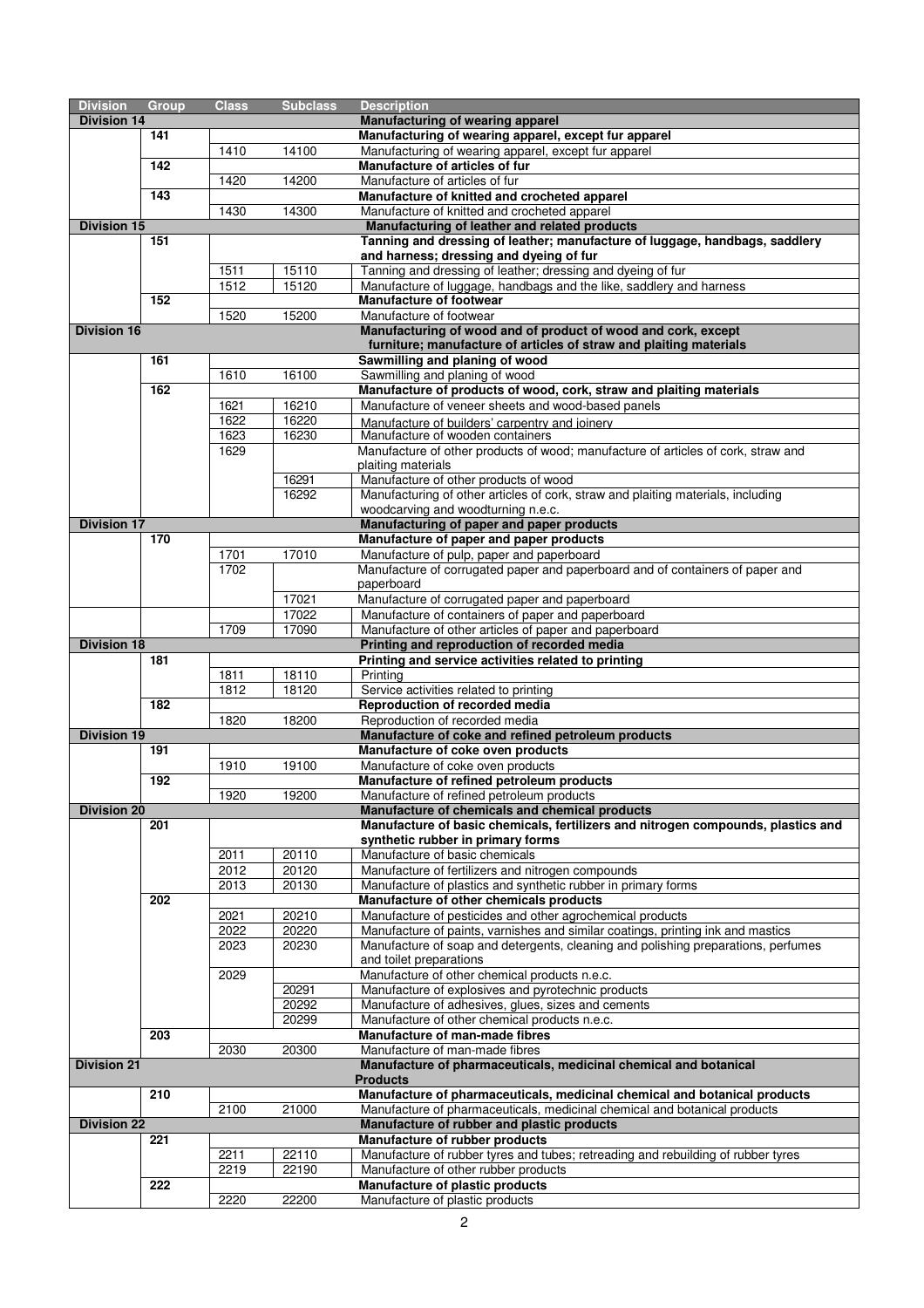| <b>Division</b>    | <b>Group</b>     | <b>Class</b> | <b>Subclass</b> | <b>Description</b>                                                                                     |
|--------------------|------------------|--------------|-----------------|--------------------------------------------------------------------------------------------------------|
| <b>Division 23</b> |                  |              |                 | Manufacture of other non-metallic mineral products                                                     |
|                    | 231              |              |                 | Manufacture of glass and glass products                                                                |
|                    |                  | 2310         | 23100           | Manufacture of glass and glass products                                                                |
|                    | 239              |              |                 | Manufacture of non-metallic mineral products n.e.c                                                     |
|                    |                  | 2391         | 23910           | Manufacture of refractory products                                                                     |
|                    |                  | 2392         | 23920           | Manufacture of clay building materials                                                                 |
|                    |                  | 2393         | 23930           | Manufacture of other porcelain and ceramic products                                                    |
|                    |                  | 2394         | 23940           | Manufacture of cement, lime and plaster                                                                |
|                    |                  | 2395         | 23950           | Manufacture of articles of concrete, cement and plaster                                                |
|                    |                  | 2396         | 23960           | Cutting, shaping and finishing of stone                                                                |
|                    |                  | 2399         | 23990           | Manufacture of other non-metallic mineral products n.e.c.                                              |
| <b>Division 24</b> |                  |              |                 | <b>Manufacture of basic metals</b>                                                                     |
|                    | 241              |              |                 | Manufacture of basic iron and steel                                                                    |
|                    |                  | 2410         |                 | Manufacture of basic iron and steel                                                                    |
|                    |                  |              | 24101           | Basic iron and steel industries; except steel pipe and tube mills                                      |
|                    |                  |              | 24102           | Steel pipe and tube mills                                                                              |
|                    | 242              |              |                 | Manufacture of basic precious and other non-ferrous metals                                             |
|                    |                  | 2420         |                 | Manufacture of basic precious and other non-ferrous metals                                             |
|                    |                  |              | 24201           | Refining of precious metals, e.g. gold, silver d platinum                                              |
|                    |                  |              | 24202           | Manufacture of primary non-ferrous metal products, excluding precious metals                           |
|                    | $\overline{243}$ |              |                 | <b>Casting of metals</b>                                                                               |
|                    |                  | 2431         | 24310           | Casting of iron and steel                                                                              |
|                    |                  | 2432         | 24320           | Casting of non-ferrous metals                                                                          |
| <b>Division 25</b> |                  |              |                 | Manufacture of fabricated metal products, except machinery and<br><b>Equipment</b>                     |
|                    | 251              |              |                 | Manufacture of structural metal products, tanks, reservoirs and steam generators                       |
|                    |                  | 2511         |                 | Manufacture of structural metal products                                                               |
|                    |                  |              | 25111           | Manufacture of metal structures or parts thereof                                                       |
|                    |                  |              | 25119           | Manufacture of other structural metal products, e.g. metal doors, windows and gates                    |
|                    |                  | 2512         | 25120           | Manufacture of tanks, reservoirs and containers of metal                                               |
|                    |                  | 2513         | 25130           | Manufacture of steam generators, except central heating hot water boilers                              |
|                    | 252              |              |                 | Manufacture of weapons and ammunition                                                                  |
|                    |                  | 2520         | 25200           | Manufacture of weapons and ammunition                                                                  |
|                    | 259              |              |                 | Manufacture of other fabricated metal products; metalworking service activities                        |
|                    |                  | 2591         | 25910           | Forging, pressing, stamping and roll-forming of metal; powder metallurgy                               |
|                    |                  | 2592         |                 | Treatment and coating of metals; machining                                                             |
|                    |                  |              | 25921           | Treating and coating of metals                                                                         |
|                    |                  |              | 25922           | General mechanical engineering on a fee or contract basis                                              |
|                    |                  | 2593         | 25930           | Manufacture of cutlery, hand tools and general hardware                                                |
|                    |                  | 2599         |                 | Manufacture of other fabricated metal products n.e.c.                                                  |
|                    |                  |              | 25991           | Manufacture of metal containers, e.g. cans and tins                                                    |
|                    |                  |              | 25992           | Manufacture of cables and wire products                                                                |
|                    |                  |              | 25993           | Manufacture of springs (all types)                                                                     |
|                    |                  |              | 25994           | Manufacture of metal fasteners                                                                         |
|                    |                  |              | 25999           | Other Manufacture of other fabricated metal products n.e.c.                                            |
| <b>Division 26</b> |                  |              |                 | Manufacture of computer, electronic and optical products                                               |
|                    | 261              |              |                 | Manufacture of electronic components and boards                                                        |
|                    | 262              | 2610         | 26100           | Manufacture of electronic components and boards                                                        |
|                    |                  | 2620         | 26200           | Manufacture of computers and peripheral equipment<br>Manufacture of computers and peripheral equipment |
|                    | 263              |              |                 | Manufacture of communication equipment                                                                 |
|                    |                  | 2630         | 26300           | Manufacture of communication equipment                                                                 |
|                    | 264              |              |                 | Manufacture of consumer electronics                                                                    |
|                    |                  | 2640         | 26400           | Manufacture of consumer electronics                                                                    |
|                    | 265              |              |                 | Manufacture of measuring, testing, navigating and control equipment; watches                           |
|                    |                  |              |                 | and clocks                                                                                             |
|                    |                  | 2651         | 26510           | Manufacture of measuring, testing, navigating and control equipment                                    |
|                    |                  | 2652         | 26520           | Manufacture of watches and clocks                                                                      |
|                    | 266              |              |                 | Manufacture of irradiation, electromedical and electrotherapeutic equipment                            |
|                    |                  | 2660         | 26600           | Manufacture of irradiation, electromedical and electrotherapeutic equipment                            |
|                    | 267              |              |                 | Manufacture of optical instruments and photographic equipment                                          |
|                    |                  | 2670         | 26700           | Manufacture of optical instruments and photographic equipment                                          |
|                    | 268              |              |                 | Manufacture of magnetic and optical media                                                              |
|                    |                  | 2680         | 26800           | Manufacture of magnetic and optical media                                                              |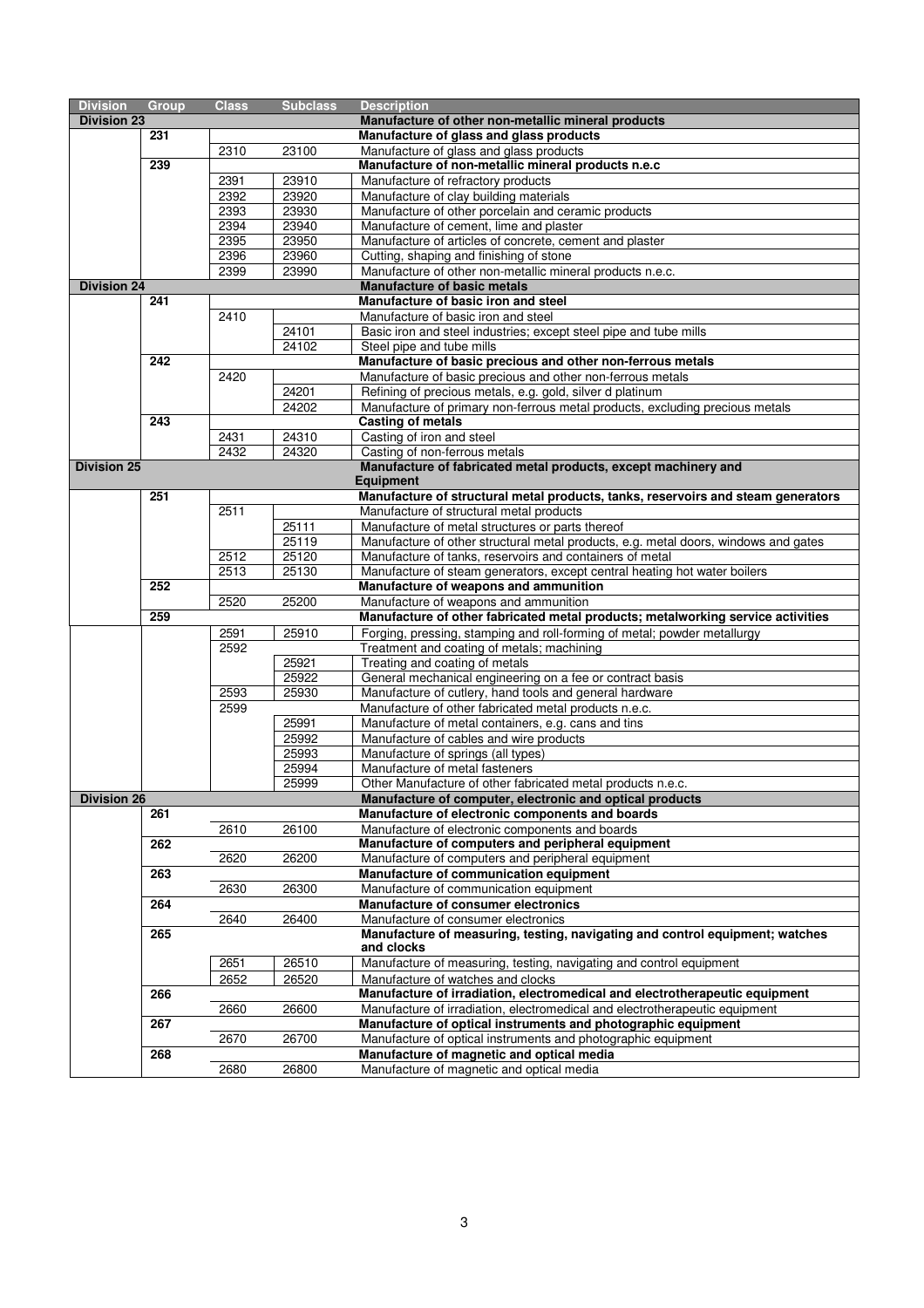| <b>Division</b>    | <b>Group</b> | <b>Class</b> | <b>Subclass</b> | <b>Description</b>                                                                                                                         |
|--------------------|--------------|--------------|-----------------|--------------------------------------------------------------------------------------------------------------------------------------------|
| <b>Division 27</b> |              |              |                 | Manufacture of electrical equipment                                                                                                        |
|                    | 271          |              |                 | Manufacture of electric motors, generators, transformers and electricity                                                                   |
|                    |              |              |                 | distribution and control apparatus                                                                                                         |
|                    |              | 2710         | 27100           | Manufacture of electric motors, generators, transformers and electricity distribution and                                                  |
|                    |              |              |                 | control apparatus                                                                                                                          |
|                    | 272          |              |                 | Manufacture of batteries and accumulators                                                                                                  |
|                    |              | 2720         | 27200           | Manufacture of batteries and accumulators                                                                                                  |
|                    | 273          |              |                 | Manufacture of wiring and wiring devices                                                                                                   |
|                    |              | 2731         | 27310           | Manufacture of fibre optic cables                                                                                                          |
|                    |              | 2732         | 27320           | Manufacture of other electronic and electric wires and cables                                                                              |
|                    |              | 2733         | 27330           | Manufacture of wiring devices                                                                                                              |
|                    | 274          |              |                 | Manufacture of electric lighting equipment                                                                                                 |
|                    |              | 2740         | 27400           | Manufacture of electric lighting equipment                                                                                                 |
|                    | 275          |              |                 | Manufacture of domestic appliances                                                                                                         |
|                    |              | 2750         | 27500           | Manufacture of domestic appliances                                                                                                         |
|                    | 279          |              |                 | Manufacture of other electrical equipment                                                                                                  |
|                    |              | 2790         | 27900           | Manufacture of other electrical equipment                                                                                                  |
| <b>Division 28</b> |              |              |                 | Manufacture of machinery and equipment n.e.c.                                                                                              |
|                    | 281          |              |                 | Manufacture of general-purpose machinery                                                                                                   |
|                    |              | 2811         | 28110           | Manufacture of engines and turbines, except aircraft, vehicle and cycle engines                                                            |
|                    |              | 2812         | 28120           | Manufacture of fluid power equipment                                                                                                       |
|                    |              | 2813         | 28130           | Manufacture of other pumps, compressors, taps and valves                                                                                   |
|                    |              | 2814         | 28140           | Manufacture of bearings, gears, gearing and driving elements                                                                               |
|                    |              | 2815         | 28150           | Manufacture of ovens, furnaces and furnace burners                                                                                         |
|                    |              | 2816         | 28160           | Manufacture of lifting and handling equipment                                                                                              |
|                    |              | 2817         | 28170           | Manufacture of office machinery and equipment (except computers and peripheral                                                             |
|                    |              |              |                 | equipment)                                                                                                                                 |
|                    |              | 2818         | 28180           | Manufacture of power-driven hand tools                                                                                                     |
|                    |              | 2819         | 28190           | Manufacture of other general-purpose machinery                                                                                             |
|                    | 282          |              |                 | Manufacture of special-purpose machinery                                                                                                   |
|                    |              | 2821         | 28210           | Manufacture of agricultural and forestry machinery                                                                                         |
|                    |              | 2822         | 28220           | Manufacture of metal-forming machinery and machine tools                                                                                   |
|                    |              | 2823         | 28230           | Manufacture of machinery for metallurgy                                                                                                    |
|                    |              | 2824         | 28240           | Manufacture of machinery for mining, quarrying and construction                                                                            |
|                    |              | 2525<br>2826 | 28250<br>28260  | Manufacture of machinery for food, beverage and tobacco processing<br>Manufacture of machinery for textile, apparel and leather production |
|                    |              | 2829         | 29290           | Manufacture of other special-purpose machinery                                                                                             |
| <b>Division 29</b> |              |              |                 | Manufacture of motor vehicles, trailers and semi-trailers                                                                                  |
|                    | 291          |              |                 | Manufacture of motor vehicles                                                                                                              |
|                    |              | 2910         | 29100           | Manufacture of motor vehicles                                                                                                              |
|                    | 292          |              |                 | Manufacture of bodies (coachwork) for motor vehicles; manufacture of trailers                                                              |
|                    |              |              |                 | and semi-trailers                                                                                                                          |
|                    |              | 2920         | 29200           | Manufacture of bodies (coachwork) for motor vehicles; manufacture of trailers and semi-                                                    |
|                    |              |              |                 | trailers                                                                                                                                   |
|                    | 293          |              |                 | Manufacture of parts and accessories for motor vehicles                                                                                    |
|                    |              | 2930         | 29300           | Manufacture of parts and accessories for motor vehicles                                                                                    |
| <b>Division 30</b> |              |              |                 | Manufacture of other transport equipment                                                                                                   |
|                    | 301          |              |                 | <b>Building of ships and boats</b>                                                                                                         |
|                    |              | 3011         | 30110           | Building of ships and floating structures                                                                                                  |
|                    |              | 3012         | 30120           | Building of pleasure and sporting boats                                                                                                    |
|                    | 302          |              |                 | Manufacture of railway locomotives and rolling stock                                                                                       |
|                    |              | 3020         | 30200           | Manufacture of railway locomotives and rolling stock                                                                                       |
|                    | 303          |              |                 | Manufacture of air and spacecraft and related machinery                                                                                    |
|                    |              | 3030         | 30300           | Manufacture of air and spacecraft and related machinery                                                                                    |
|                    | 304          |              |                 | Manufacture of military fighting vehicles                                                                                                  |
|                    |              | 3040         | 30400           | Manufacture of military fighting vehicles                                                                                                  |
|                    | 309          |              |                 | Manufacture of other transport equipment n.e.c                                                                                             |
|                    |              | 3091         | 30910           | Manufacture of motorcycles                                                                                                                 |
|                    |              | 3092         | 30920           | Manufacture of bicycles and invalid carriages                                                                                              |
|                    |              | 3099         | 30990           | Manufacture of other transport equipment n.e.c.                                                                                            |
| <b>Division 31</b> |              |              |                 | <b>Manufacture of furniture</b>                                                                                                            |
|                    | 310          |              |                 | <b>Manufacture of furniture</b>                                                                                                            |
|                    |              | 3100         | 31000           | Manufacture of furniture                                                                                                                   |